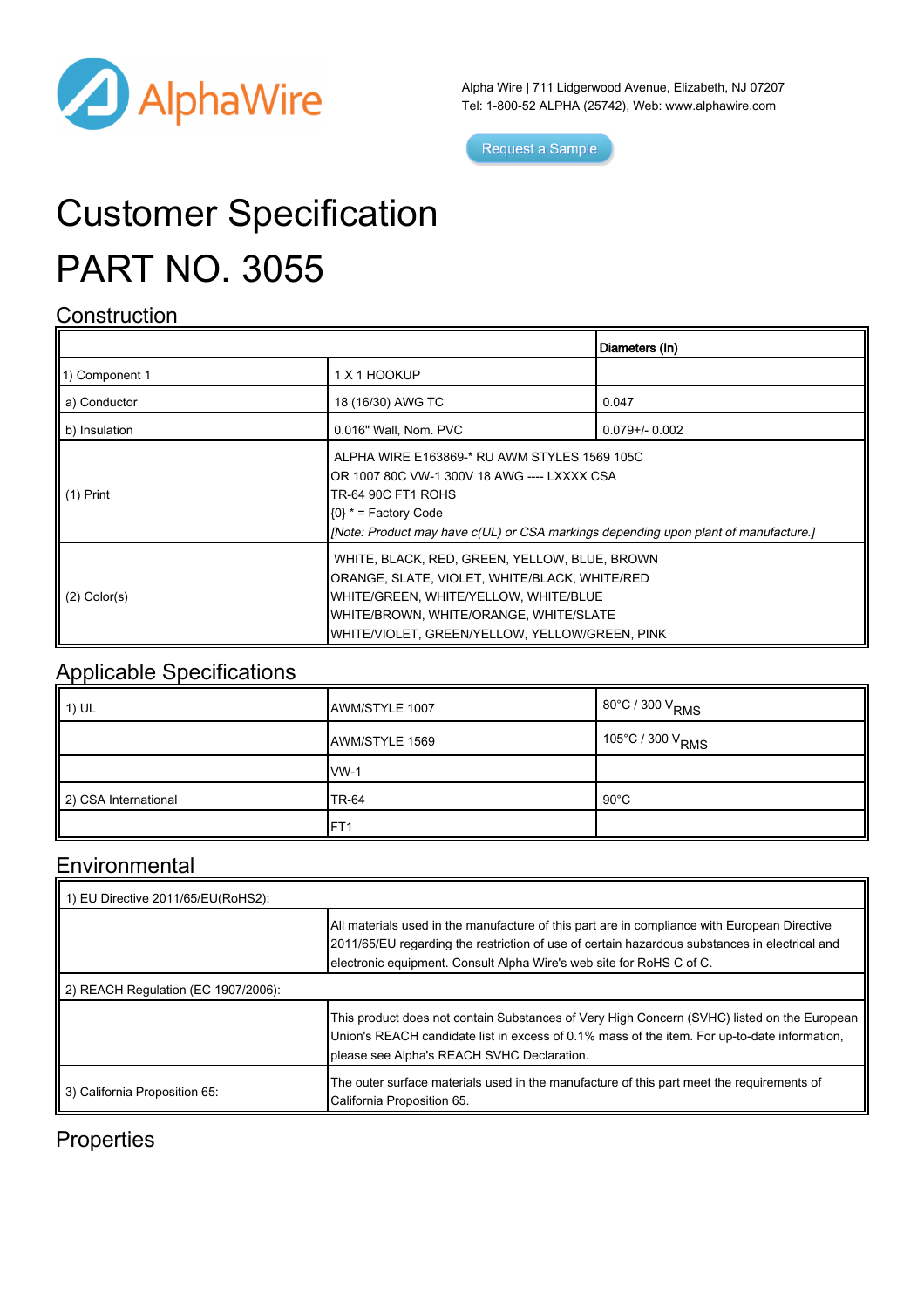| Physical & Mechanical Properties |                                 |  |
|----------------------------------|---------------------------------|--|
| 1) Temperature Range             | -40 to $105^{\circ}$ C          |  |
| 2) Bend Radius                   | 10X Cable Diameter              |  |
| 3) Pull Tension                  | 12.6 Lbs, Maximum               |  |
| <b>Electrical Properties</b>     | (For Engineering purposes only) |  |
| 1) Voltage Rating                | 300 V <sub>RMS</sub>            |  |
| 2) Inductance                    | 0.05 µH/ft, Nominal             |  |
| 3) Conductor DCR                 | 7.1 Ω/1000ft @20°C, Nominal     |  |

#### **Other**

| Packaging                                                                                                                                                                                 | Flange x Traverse x Barrel (inches)         |
|-------------------------------------------------------------------------------------------------------------------------------------------------------------------------------------------|---------------------------------------------|
| a) 5000 FT                                                                                                                                                                                | 12 x 6 x 3.5 Continuous length              |
| b) 1000 FT UK                                                                                                                                                                             | $6.5 \times 4 \times 2.5$ Continuous length |
| c) 1000 FT                                                                                                                                                                                | $6.5 \times 4 \times 2.5$ Continuous length |
| d) 100 FT                                                                                                                                                                                 | 3.5 x 3 x 1.125 Continuous length           |
|                                                                                                                                                                                           | [Spool dimensions may vary slightly]        |
| Notes:                                                                                                                                                                                    |                                             |
| $\mathbf{v} = \mathbf{v}$ , and $\mathbf{v} = \mathbf{v}$ , and $\mathbf{v} = \mathbf{v}$ , and $\mathbf{v} = \mathbf{v}$ , and $\mathbf{v} = \mathbf{v}$ , and $\mathbf{v} = \mathbf{v}$ |                                             |

a) Certain colors and put-up combinations may only be available by special order, minimums may apply.

[www.alphawire.com](http://www.alphawire.com)

Alpha Wire | 711 Lidgerwood Avenue, Elizabeth, NJ 07207 Tel: 1-800-52 ALPHA (25742)

Although Alpha Wire ("Alpha") makes every reasonable effort to ensure their accuracy at the time of publication, information and specifications described herein are subject to errors or omissions and to changes without notice, and the listing of such information and specifications does not ensure product availability.

Alpha provides the information and specifications herein on an "AS IS" basis, with no representations or warranties, whether express, statutory or implied. In no event will Alpha be liable for any damages (including consequential, indirect, incidental, special, punitive, or exemplary) whatsoever, even if Alpha had been advised of the possibility of such damages, whether in an action under contract, negligence or any other theory, arising out of or in connection with the use, or inability to use, the information or specifications described herein.

#### ALPHA WIRE - CONFIDENTIAL AND PROPRIETARY

Notice to persons receiving this document and/or technical information. This document is confidential and is the exclusive property of ALPHA WIRE, and is merely on loan and subject to recall by ALPHA WIRE at any time. By taking possession of this document, the recipient acknowledges and agrees that this document cannot be used in any manner adverse to the interests of ALPHA WIRE, and that no portion of this document may be copied or otherwise reproduced without the prior written consent of ALPHA WIRE. In the case of conflicting contractual provisions, this notice shall govern the status of this document. ©2013 ALPHA WIRE - all rights reserved.